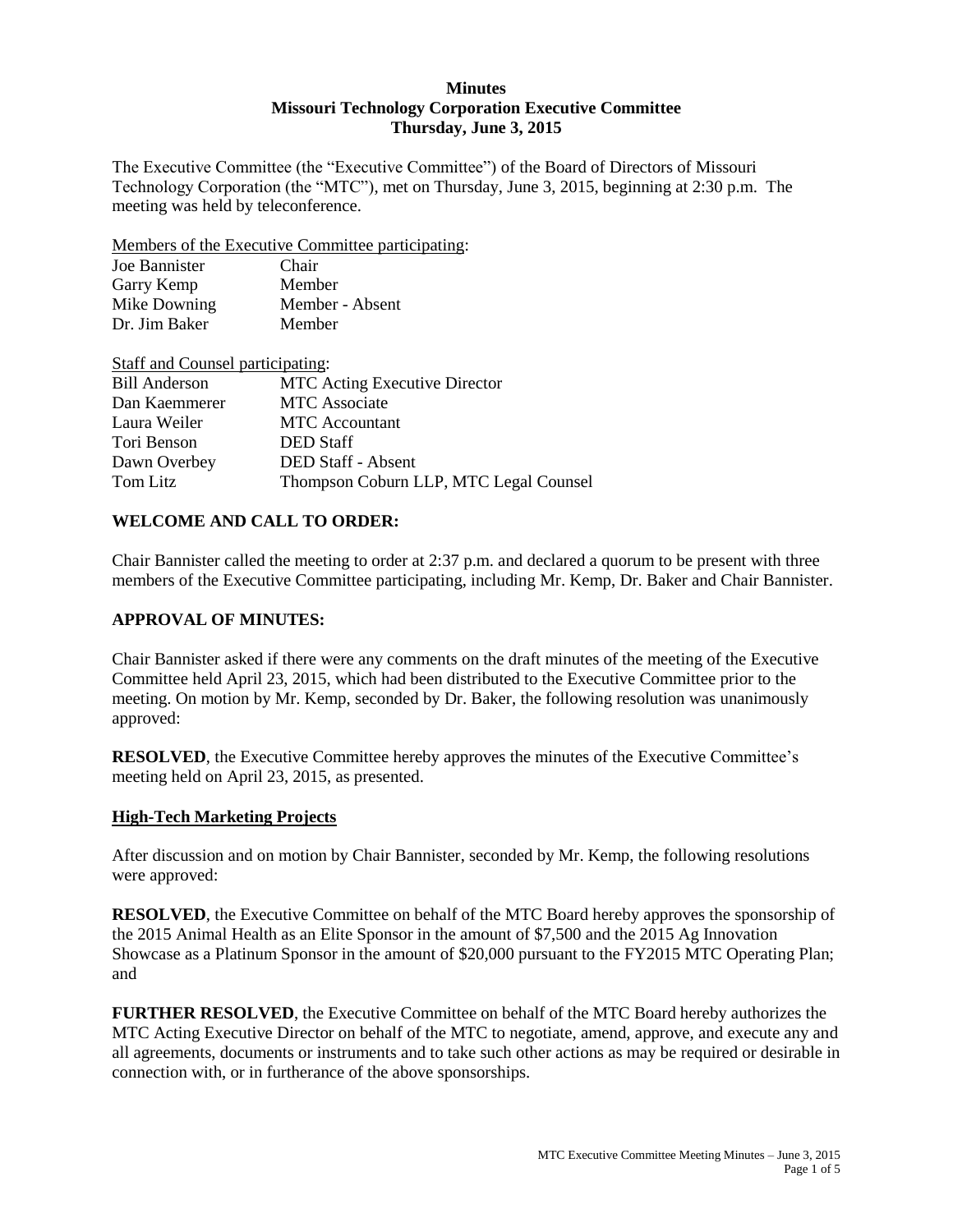## **Jordan Valley Innovation Center Equipment Expenditures**

After discussion and on motion by Mr. Kemp, seconded by Chair Bannister, the following resolutions were approved; Dr. Baker recused himself from the discussion and vote on the Jordan Valley request due to his association with Missouri State University:

**RESOLVED**, the Executive Committee on behalf of the MTC Board hereby approves the Jordan Valley Innovation Center request to purchase equipment pursuant to the grant agreement by and between MTC and the Jordan Valley Innovation Center; and

**FURTHER RESOLVED**, the Executive Committee on behalf of the MTC Board hereby authorizes the MTC Acting Executive Director on behalf of the MTC to negotiate, amend, approve, and execute any and all agreements, documents or instruments and to take such other actions as may be required or desirable in connection with, or in furtherance of the above action.

#### **Early-Stage Business Grant RFP**

Director Anderson presented the current working draft of Request for Proposals for allocating funds for the FY2015 Early-Stage Business Grant appropriation, which had been distributed to the Executive Committee prior to the meeting. Director Anderson also noted that an earlier draft had been circulated to the full Board of Directors for comments and several comments received were incorporated into this draft. The Executive Committee discussed the need for adding language to the RFP budget portion to clarify applicants were permitted to use a portion of the allocated funds for administrative costs incurred in connection with the program, but that proposals should contemplate such costs would be reasonable and will be a factor considered in the review process. On motion by Chair Bannister, seconded by Mr. Kemp, the following resolution was unanimously approved:

**RESOLVED**, the Executive Committee on behalf of the MTC Board hereby approves the draft Request for Proposals for the FY2015 Early-Stage Business Grant appropriation ,with the change discussed at this meeting*;* and

**FURTHER RESOLVED**, the Executive Committee on behalf of the MTC Board hereby authorizes the MTC Acting Executive Director on behalf of the MTC to negotiate, amend, and approve any and all agreements, documents or instruments and to take such other actions as may be required or desirable in connection with, or in furtherance of such Request for Proposals.

#### **CLOSED SESSION:**

On motion by Chair Bannister, seconded by Dr. Baker, the following resolution was approved by roll call vote as follows:

**RESOLVED**, the Executive Committee hereby approves entering into Closed Session at 2:47 p.m. pursuant to Sections 610.021 (1), (12), (14) and (15), RSMo, to review proposed transaction documents relating to IDEA Fund applications for financial assistance.

| <b>Chair Bannister</b> | aye |
|------------------------|-----|
| Dr. Baker              | aye |
| Mr. Kemp               | aye |

On motion by Chair Bannister, seconded by Dr. Baker, the following resolution was approved by roll call vote as follows:

**RESOLVED**, the Executive Committee approves reconvening from Closed Session at 3:10 pm.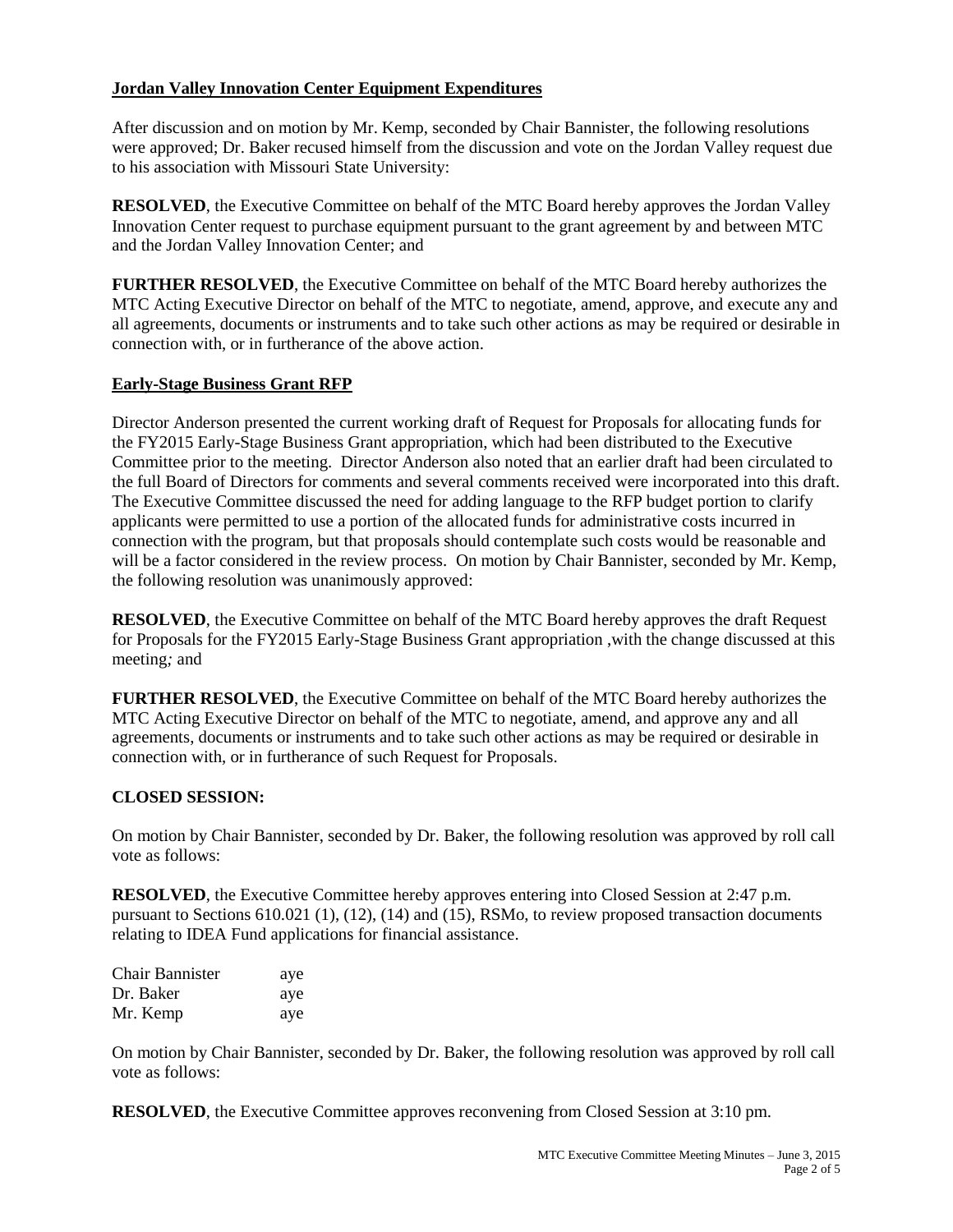| <b>Chair Bannister</b> | aye |
|------------------------|-----|
| Dr. Baker              | aye |
| Mr. Kemp               | aye |

Chair Bannister reported that the Executive Committee took no action in the Closed Session after a discussion confined to the matters stated above.

#### **IDEA FUND TRANSACTION DOCUMENTS:**

On motion by Chair Bannister, seconded by Dr. Baker, the following resolutions were unanimously approved:

#### **Medsocket, Inc.**

**RESOLVED**, the Executive Committee on behalf of the MTC Board hereby approves the transaction documents for an investment by MTC in the amount of \$250,000 to purchase shares of common stock pursuant to Seed Capital Co-Investment Application 2015-14-006 (Medsocket, Inc.) in substantially the form presented;

**FURTHER RESOLVED**, the Executive Committee on behalf of the MTC Board hereby approves the conversion of the principal and accrued interest of the convertible debt financing previously provided by the MTC to Medsocket, Inc. into common stock in Medsocket, Inc., including the related forms of agreements and instruments as presented, contingent upon other existing noteholders converting their notes;

**FURTHER RESOLVED,** the Executive Committee on behalf of the MTC Board hereby authorizes the MTC Acting Executive Director to execute and deliver on behalf of the MTC all documents relating to such investment on behalf of the MTC; and

**FURTHER RESOLVED**, the Executive Committee on behalf of the MTC Board hereby authorizes the MTC Acting Executive Director on behalf of the MTC to negotiate, amend, and approve any and all agreements, documents or instruments and to take such other actions as may be required or desirable in connection with, or in furtherance of such investment.

#### **EndoStim, Inc.**

**RESOLVED**, the Executive Committee on behalf of the MTC Board hereby approves the transaction documents for a convertible secured loan by MTC in an amount up to \$750,000 pursuant to Venture Capital Co-Investment Application 2015-15-002 (EndoStim, Inc.) in substantially the form presented;

**FURTHER RESOLVED**, the Executive Committee on behalf of the MTC Board hereby authorizes the MTC Acting Executive Director on behalf of the MTC to negotiate, amend, and approve any and all agreements, documents or instruments and to take such other actions as may be required or desirable in connection with, or in furtherance of such loan; and

**FURTHER RESOLVED**, the Executive Committee on behalf of the MTC Board hereby authorizes the MTC Acting Executive Director to execute and deliver on behalf of the MTC all documents relating to such loan on behalf of the MTC.

#### **CET Square 1**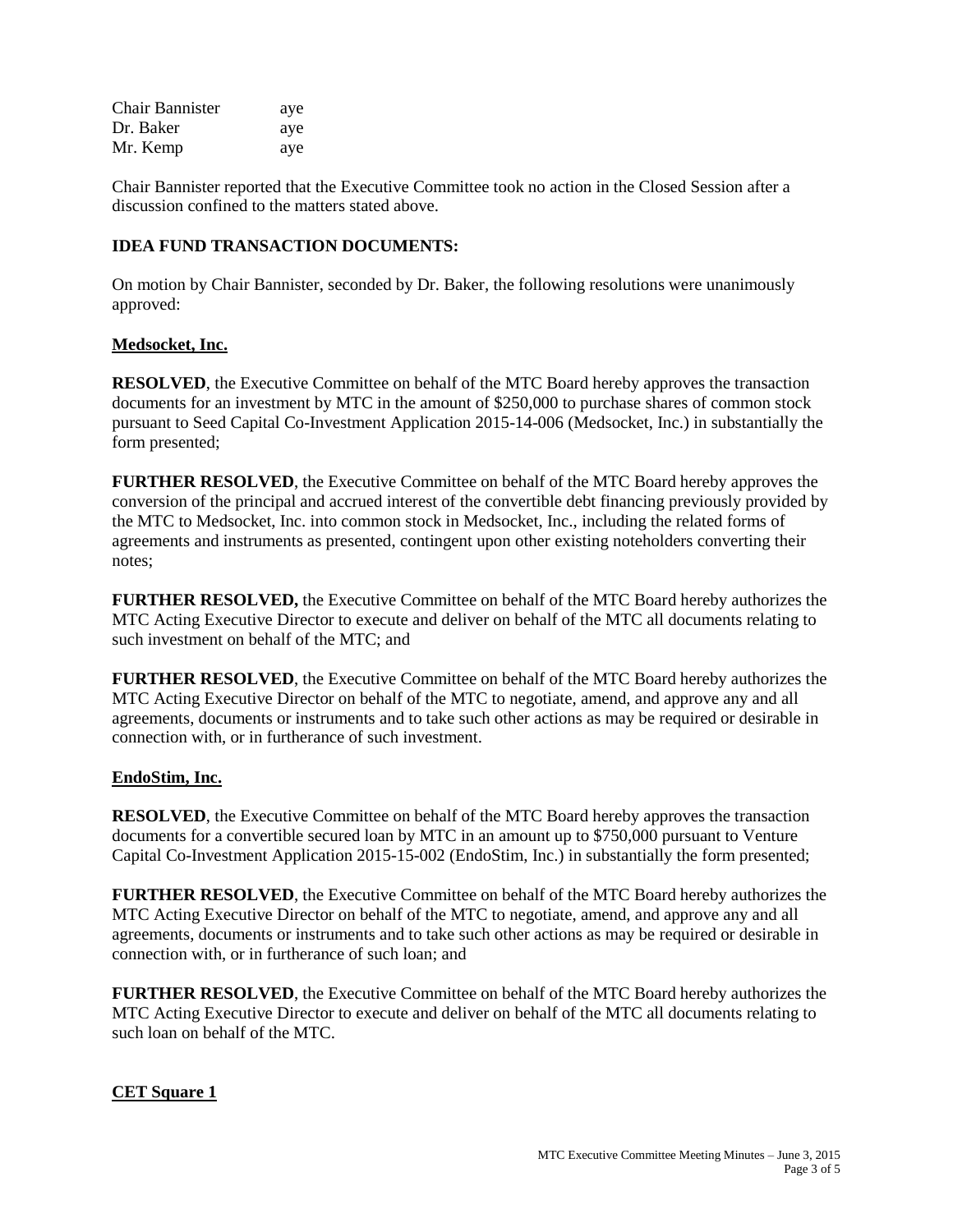**RESOLVED,** the Executive Committee on behalf of the MTC Board hereby approves the Missouri Building Entrepreneurial Capacity Program grant agreement for a grant to Center for Emerging Technologies in the amount of \$75,000 in substantially the form presented;

**FURTHER RESOLVED**, the Executive Committee on behalf of the MTC Board hereby authorizes the MTC Acting Executive Director full power and authority on behalf of the MTC to complete any remaining due diligence and to negotiate, amend, and approve any and all agreements, documents or instruments and to take such other actions as may be required or desirable in connection with, or in furtherance of such grant; and

**FURTHER RESOLVED**, the Board hereby authorizes the MTC Acting Executive Director on behalf of the MTC to execute and deliver all documents relating to such grant.

#### **Show Me Innovation Center**

**RESOLVED**, the Executive Committee on behalf of the MTC Board hereby approves the Missouri Building Entrepreneurial Capacity Program grant agreement for a grant to Show Me Innovation Center in the amount of \$75,000 in substantially the form presented;

**FURTHER RESOLVED**, the Executive Committee on behalf of the MTC Board hereby authorizes the MTC Acting Executive Director full power and authority on behalf of the MTC to complete any remaining due diligence and to negotiate, amend, and approve any and all agreements, documents or instruments and to take such other actions as may be required or desirable in connection with, or in furtherance of such grant; and

**FURTHER RESOLVED**, the Board hereby authorizes the MTC Acting Executive Director on behalf of the MTC to execute and deliver all documents relating to such grant.

#### **Mercy Research and Development**

**RESOLVED**, the Executive Committee on behalf of the MTC Board hereby approves the Missouri Building Entrepreneurial Capacity Program grant agreement for a grant to Mercy Research and Development in the amount of \$130,000 in substantially the form presented;

**FURTHER RESOLVED**, the Executive Committee on behalf of the MTC Board hereby authorizes the MTC Acting Executive Director full power and authority on behalf of the MTC to complete any remaining due diligence and to negotiate, amend, and approve any and all agreements, documents or instruments and to take such other actions as may be required or desirable in connection with, or in furtherance of such grant; and

**FURTHER RESOLVED**, the Board hereby authorizes the MTC Acting Executive Director on behalf of the MTC to execute and deliver all documents relating to such grant.

#### **NEW BUSINESS:**

Chairman Bannister informed the Executive Committee that he had invited a group developing a new innovation space to update the MTC Board on their efforts at the June 19 board meeting. Chair Bannister also noted two upcoming events: 1) Tech Week KC which will be held September 14-20; and 2) an innovation event being organized by Maritz Travel Company in the St. Louis CORTEX District.

Chair Bannister also informed the Executive Committee that he recently started in a new position as Project Manager with the St. Louis Regional Economic Partnership. Due to his new job, he has resigned from the MTC Investment Committee but will continue to serve as MTC Chairman of the Board.